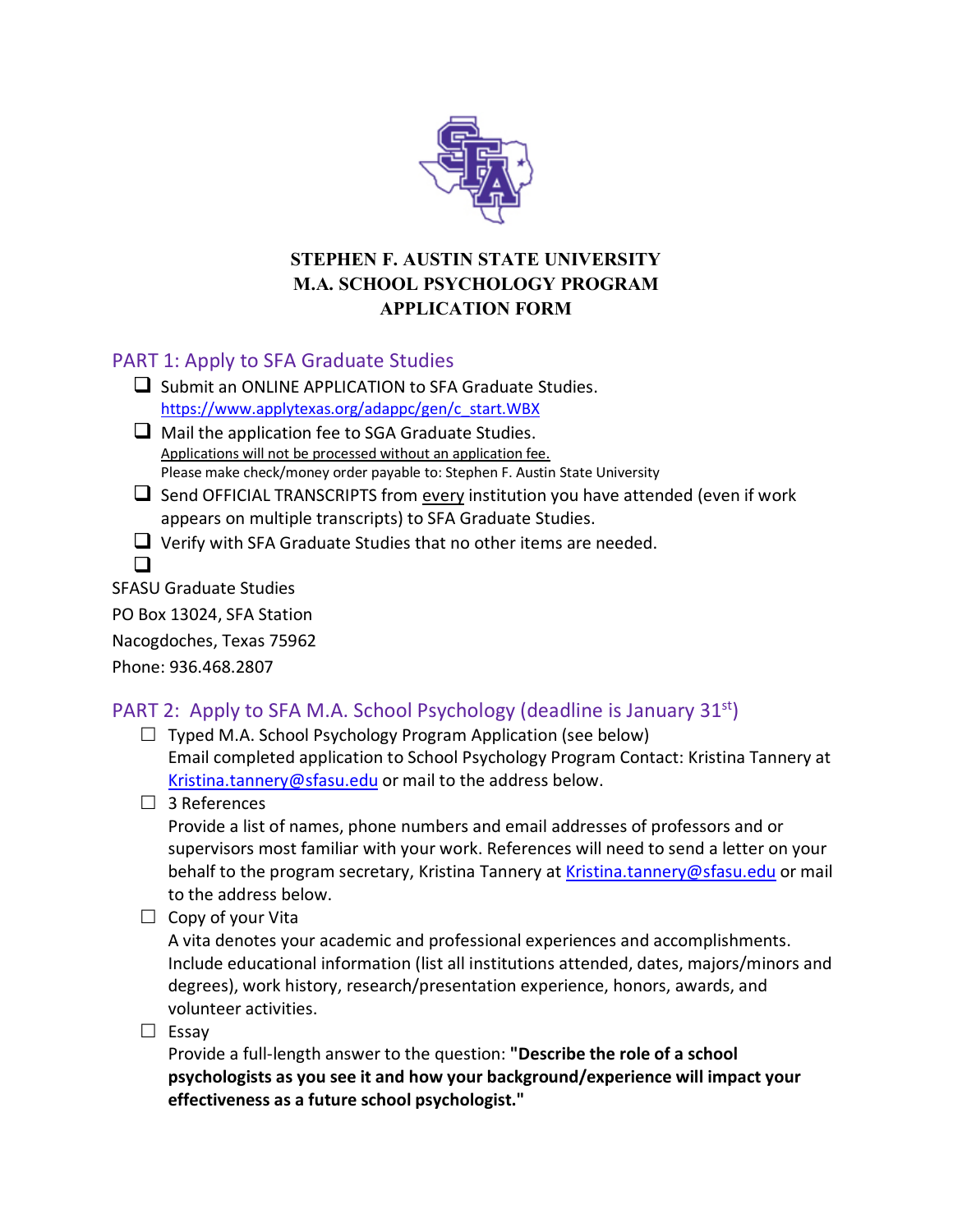#### **M.A. SCHOOL PSYCHOLOGY PROGRAM APPLICATION**

| NAME:                                                                                                                                                                                                                                                                                                                 |                                                                            |                        |                                        |  |
|-----------------------------------------------------------------------------------------------------------------------------------------------------------------------------------------------------------------------------------------------------------------------------------------------------------------------|----------------------------------------------------------------------------|------------------------|----------------------------------------|--|
| <b>LAST</b>                                                                                                                                                                                                                                                                                                           |                                                                            | <b>FIRST</b>           |                                        |  |
| PRESENT ADDRESS:                                                                                                                                                                                                                                                                                                      |                                                                            |                        |                                        |  |
| <b>STREET OR P.O. BOX</b>                                                                                                                                                                                                                                                                                             | <b>CITY</b>                                                                | <b>STATE</b>           | <b>ZIP CODE</b>                        |  |
|                                                                                                                                                                                                                                                                                                                       |                                                                            | PHONE: EMAIL ADDRESS:  |                                        |  |
| Have you ever used a name different than that above? If so, what name?                                                                                                                                                                                                                                                |                                                                            |                        |                                        |  |
| NAME AND ADDRESS OF PERSON THROUGH WHOM YOU CAN ALWAYS BE<br><b>CONTACTED:</b><br><b>NAME</b>                                                                                                                                                                                                                         | <b>ADDRESS</b>                                                             |                        | PHONE NUMBER                           |  |
| YOUR ETHNIC BACKGROUND: (check one)                                                                                                                                                                                                                                                                                   |                                                                            |                        |                                        |  |
| African American<br>$\Box$<br>Native American<br>$\Box$<br>Caucasian/White<br>$\Box$<br>Asian American<br>$\Box$                                                                                                                                                                                                      | Hispanic<br>$\Box$<br>$\Box$<br>$\Box$<br><u> 1999 - Johann Barnett, f</u> | Other (please specify) | International Candidate<br>Citizen of: |  |
| Applicants are requested to indicate their ethnic background and citizenship status. This<br>information is optional, but important to the success of our Affirmative Action program. You<br>may, without prejudice, elect not to supply this information. If you do so elect, include a<br>statement to that effect. |                                                                            |                        |                                        |  |

List the names and emails of the persons who agreed to submit references on your behalf to SFA.

1) 2) 3)

#### **References will need to send a letter on your behalf directly to**

Kristina Tannery [Kristina.tannery@sfasu.edu](mailto:Kristina.tannery@sfasu.edu) School Psychology Program Secretary Stephen F. Austin State University PO Box 13019, SFA Station Nacogdoches, TX 75962